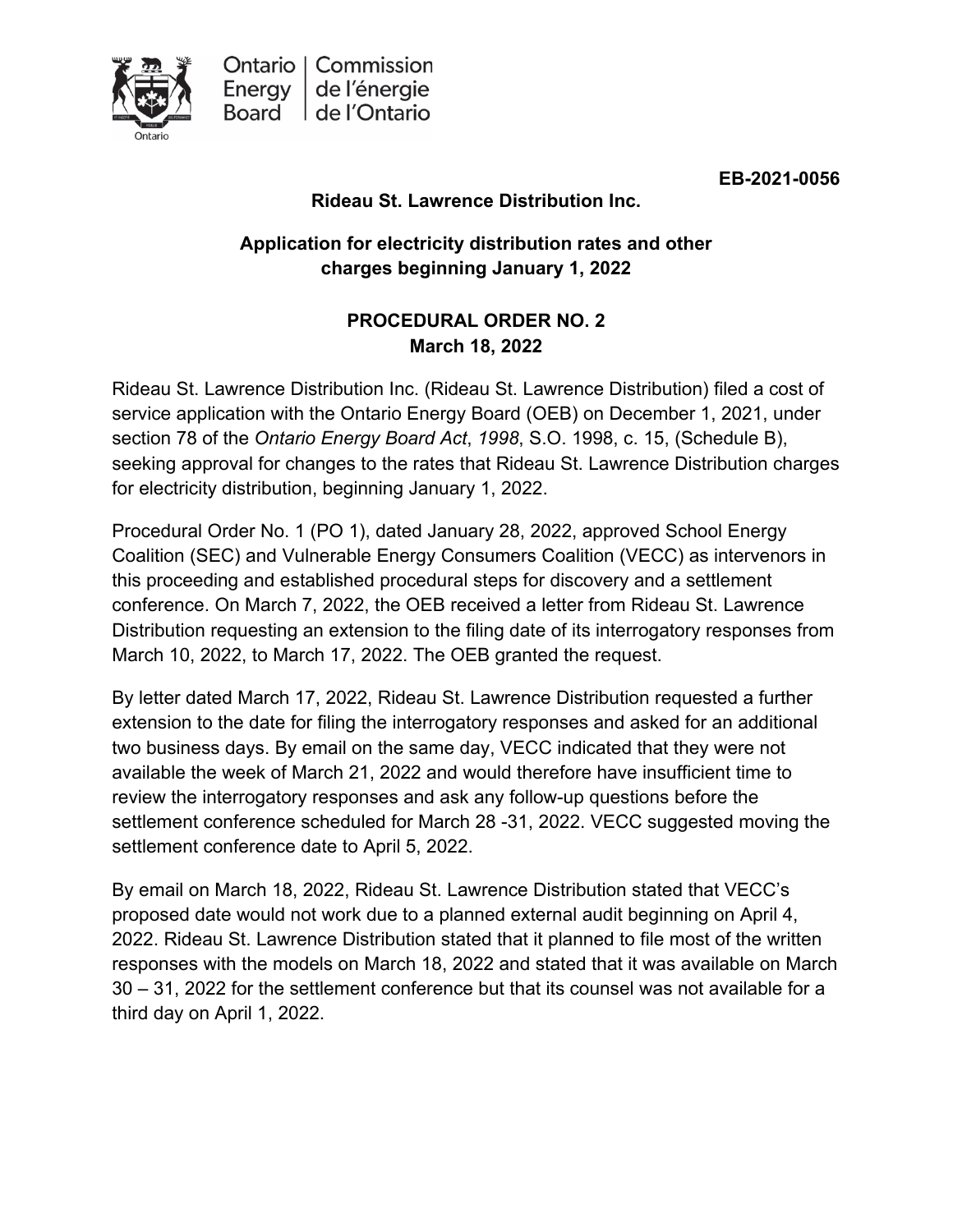SEC did not object to any of the proposed alternate dates for the settlement conference.

After consideration of the parties' requests, the OEB will grant a further extension until March 21, 2022 for Rideau St. Lawrence Distribution to file its interrogatory responses. The OEB also considers it necessary to reschedule the settlement conference to start on a later date and all parties are available on March 30-31, 2022 (or did not object to those dates). Therefore, the case schedule will be amended based on the latest series of requests.

While the OEB's preference would be to provide for three days for the settlement conference as originally scheduled, however, given the parties' varying schedules this cannot be accommodated without significantly delaying the procedural schedule. Accordingly, the OEB will reschedule the settlement conference for two days. The OEB expects that the additional time allowed for filing interrogatories and delaying the settlement conference will allow the parties to be better prepared for the settlement conference and that it can be concluded in two days.

In the event that the parties have not been able to complete the settlement conference but wish to continue settlement discussions, Rideau St. Lawrence Distribution should advise the OEB by end of day on April 1, 2022.

It is necessary to make provision for the following matters related to this proceeding. Further procedural orders may be issued by the OEB.

#### **IT IS THEREFORE ORDERED THAT:**

- 1. Rideau St. Lawrence Distribution shall file with the OEB complete written responses to all interrogatories and serve them on OEB staff and all intervenors before or on **March 21, 2022**.
- 2. A settlement conference among the parties and OEB staff will be convened on **March 30-31, 2022,** starting at 9:30 a.m. If necessary, the settlement conference will continue at a time convenient to parties and addressed in a settlement discussion letter to be filed with the OEB. This will be a virtual event and information on how to participate will be provided in advance of the conference.
- 3. **Within 48 hours** of the conclusion of the settlement conference, Rideau St. Lawrence Distribution shall file a letter informing the OEB of the status of the settlement discussions including whether a tentative agreement had been reached or if the parties propose to continue the settlement discussions.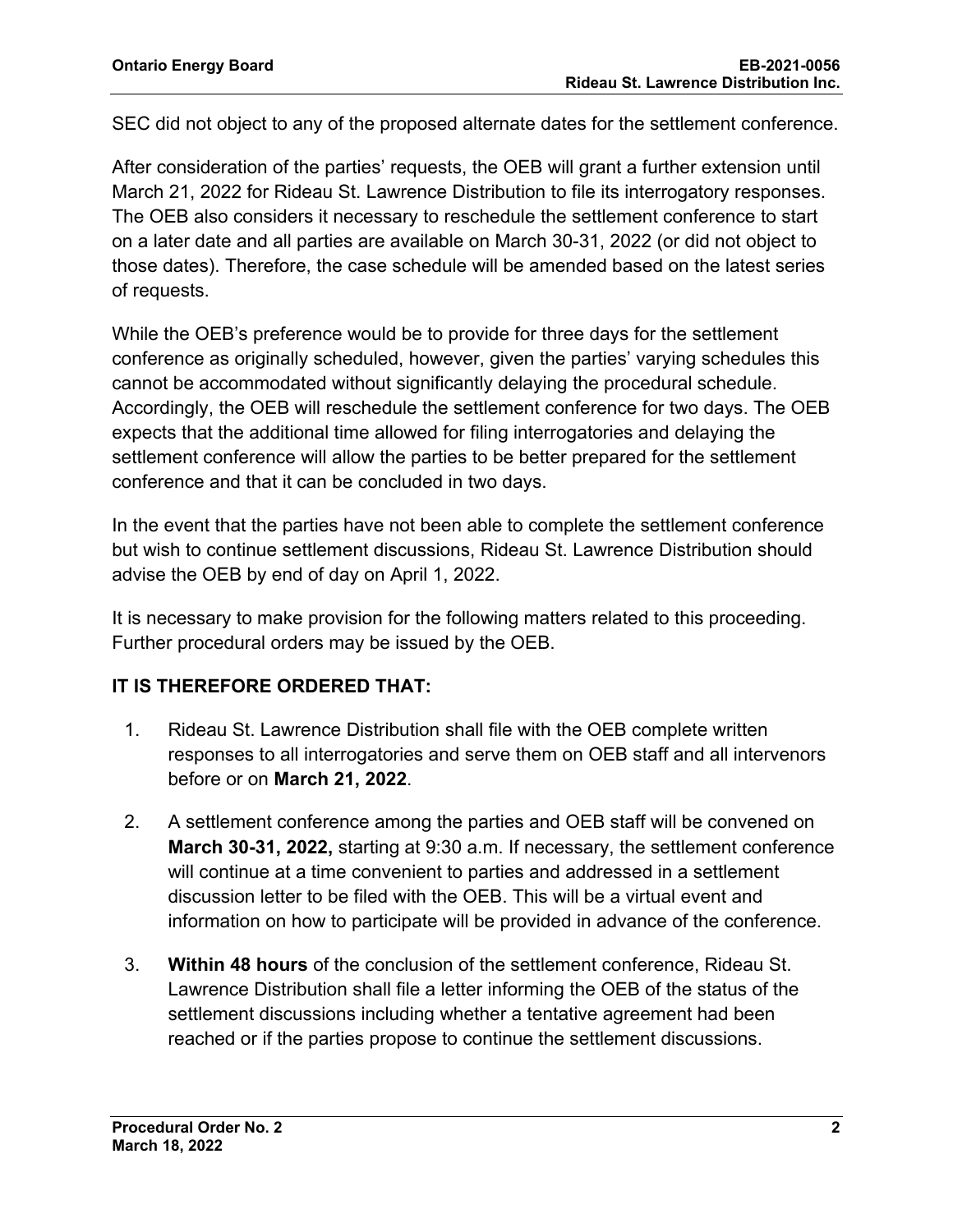- 4. If there is no settlement proposal arising from the settlement conference, Rideau St. Lawrence Distribution shall file a statement to that effect with the OEB by **April 8, 2022**. In that event, parties shall file and serve on the other parties by **April 15, 2022,** any submissions on which issues shall be heard in writing, and for which issues the OEB should hold an oral hearing.
- 5. If there is a settlement, any settlement proposal arising from the settlement conference shall be filed with the OEB on or before **May 2, 2022**. In addition to outlining the terms of any settlement, the settlement proposal should contain a list of any unsettled issues, indicating with reasons whether the parties believe those issues should be dealt with by way of oral or written hearing.
- 6. Any submission from OEB staff on a settlement proposal shall be filed with the OEB and served on all parties by **May 9, 2022**.
- 7. The OEB is setting a tentative date of **May 17, 2022, starting at 9:30 a.m.** for Rideau St. Lawrence Distribution to present to the OEB any settlement proposal and a summary of any unsettled issues in the case. OEB staff will, at the direction of the OEB, confirm or amend this date in subsequent correspondence.

Parties are responsible for ensuring that any documents they file with the OEB, such as applicant and intervenor evidence, interrogatories and responses to interrogatories or any other type of document, **do not include personal information** (as that phrase is defined in the *Freedom of Information and Protection of Privacy Act*), unless filed in accordance with rule 9A of the OEB's [Rules of Practice and Procedure.](https://www.oeb.ca/industry/rules-codes-and-requirements/rules-practice-procedure)

Please quote file number, **EB-2021-0056** for all materials filed and submit them in searchable/unrestricted PDF format with a digital signature through the OEB's online [filing portal.](https://p-pes.ontarioenergyboard.ca/PivotalUX/)

- Filings should clearly state the sender's name, postal address, telephone number and e-mail address
- Please use the document naming conventions and document submission standards outlined in the Regulatory Electronic [Submission System \(RESS\)](https://www.oeb.ca/sites/default/files/RESS-Document-Guidelines-202006.pdf)  [Document Guidelines](https://www.oeb.ca/sites/default/files/RESS-Document-Guidelines-202006.pdf) found at the [Filing Systems page](https://www.oeb.ca/industry/tools-resources-and-links/filing-systems) on the OEB's website
- Parties are encouraged to use RESS. Those who have not yet set up an [account,](https://www.oeb.ca/oeb/_Documents/e-Filing/Electronic_User_Form.pdf?v=20200331) or require assistance using the online filing portal can contact [registrar@oeb.ca](mailto:registrar@oeb.ca) for assistance
- Cost claims are filed through the OEB's online filing portal. Please visit the File [documents online page](https://www.oeb.ca/regulatory-rules-and-documents/file-documents-online) of the OEB's website for more information. All participants shall download a copy of their submitted cost claim and serve it on all required parties as per the [Practice Direction on Cost Awards](https://www.oeb.ca/regulatory-rules-and-documents/rules-codes-and-requirements/practice-direction-cost-awards)